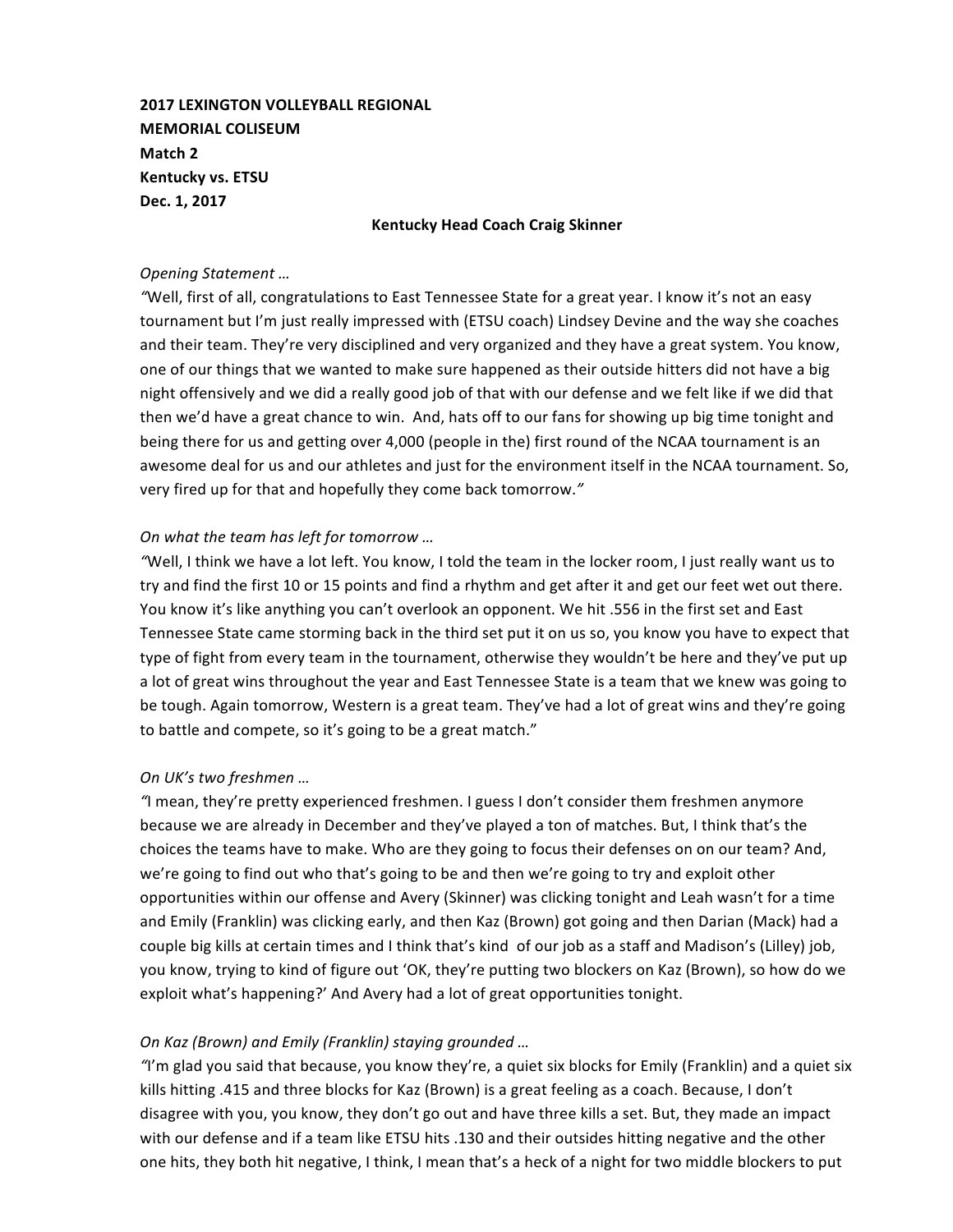that on two outside hitters like that, who, both of those guys get over 50 percent of their offense. So, really pleased with not only Kaz (brown) here. They can impact the mass in a lot of different ways even if they're not killing the ball."

### *On challenges expected by WKU …*

"Great challenge. I mean, Western Kentucky doesn't win 90 percent of their games because it's luck. I mean they're very skilled, they're very talented on defense and yes their offensive percentage is impressive, but they've been really known as a great defensive team and they train well, they train hard, they're well coached and they recruit the right kids to fill the system that they run. I'm certainly not surprised by their performance tonight and I'm looking forward to a great match for the volleyball community tonight and our state."

# *On facing the same team (WKU) as back in August ...*

"I'll tell you, it's a completely different teams. You know, our team is way different than we were back then and their team is way different than back then. And, I don't even think in that match that either team had their entire starting lineup in each set. So, as a coach and a team, you don't ever take history as what's going to happen in the future. Western Kentucky had a great year. We had a great year and tomorrow is another opportunity to step on the floor and lace them up and go."

# *On 300th career victory …*

*"You* know, I don't really pay attention to those. I will pay attention to this one only because, when I got here the dream was to fill this place up and we didn't do that very often in 2005 and 2006, and to see the crowd and the coverage and the interest in our sport, if it goes along with win No. 300 that makes me happy as a coach and the staff and our program to know where we've come from and where we can even go to. So, special night and hopefully we can get another one tomorrow."

# *On if coaching is getting easier for him ...*

"Absolutely not. I mean, I've probably worked harder the last eight months than I have my whole head coaching career, just trying to figure out a way to get a little bit better. You know, if you ever feel like you've made it, you can just flush yourself down the toilet, I mean it's going to be over, so I've got a long way to go and I may appear outwardly calm but there's a lot of conversation going on inside that only I know about."

### *On the quick turnaround of play ...*

"Yeah, you know, when we played last year we played four matches in eight days. So, we were play, play, play, play, play. So, we were kind of getting into a rhythm and really kind of starting to hit our stride and so I'm glad we're playing tomorrow to be honest with you. I think we've got three sets under our belt. We've had a couple good practices in a row and each time we get out there and play is another chance to improve something and I think that's kind of been our mantra all year. You know, it's something that I think will benefit us. Now, obviously our opponent might have something to say about that but I'm excited to turnaround and play, to wait, I'd rather not have."

### **Kentucky Student-Athletes**